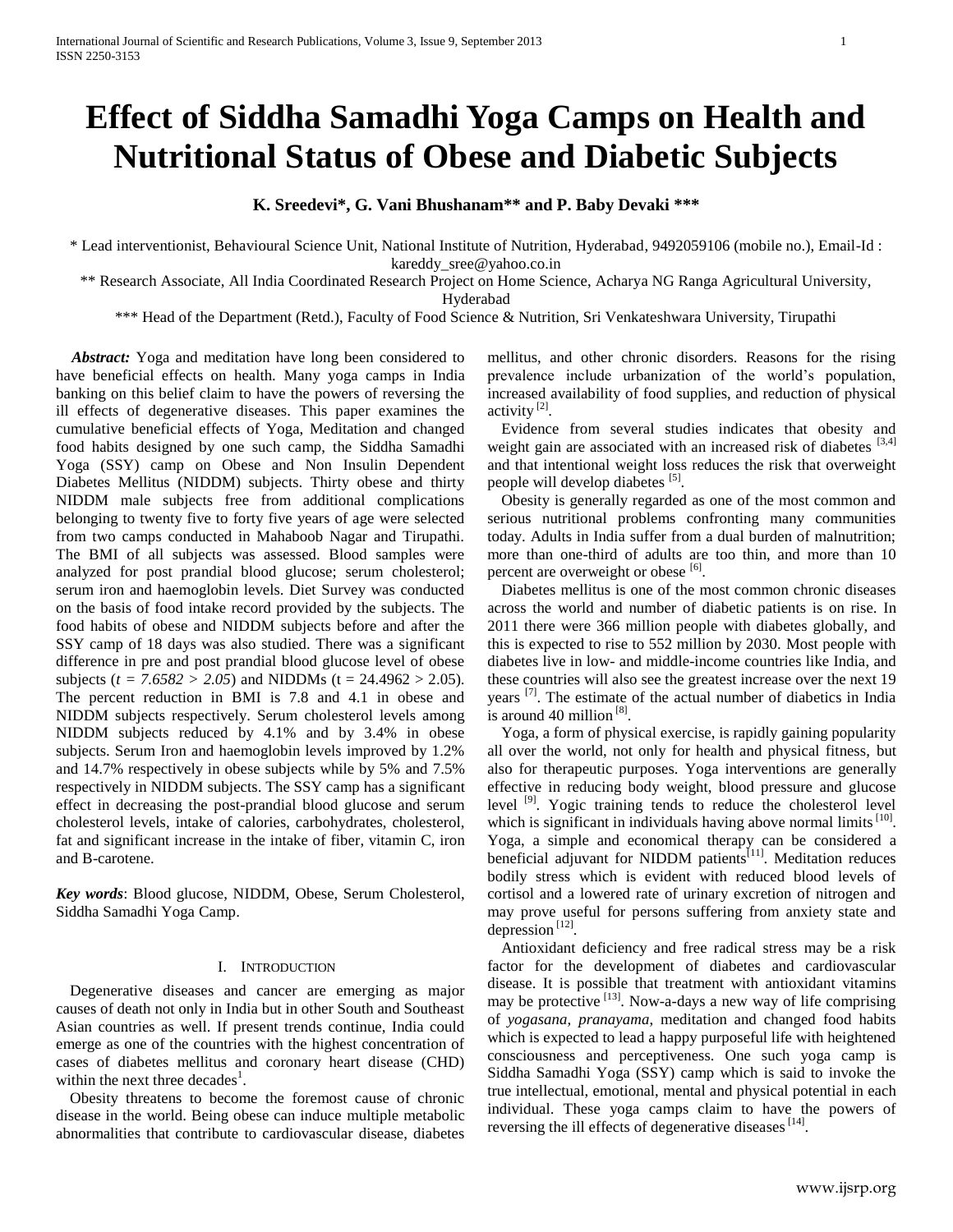# II. MATERIALS & METHODS

 Thirty obese and thirty NIDDM male free from further complications of twenty five to forty five years of age were selected from two camps conducted in Mahaboob Nagar and Tirupathi, Andhra Pradesh, India. General information regarding economic status, educational status, occupation, family size etc. was elicited using General information questionnaire.

The BMI of all subjects were calculated based on the heights and weights recorded. Blood samples were analyzed for post prandial blood glucose; serum cholesterol; serum iron and haemoglobin levels. Diet Survey was conducted on the basis of food intake record provided by the subjects before and at the end of the SSY camp of 18 days.

The height and weight of all subjects were recorded following the methods of Jellifee [15] BMI was calculated using the formula weight in  $kg /$  height in  $(m<sup>2</sup>)$  and compared with standard classification of James et al(1998). Five ml of the blood was drawn from each subject and divided into three portions, one for estimation of blood glucose by Nelson and Somayagi<sup>[16]</sup> method, second for the estimation of serum cholesterol by Carr and Drekter <sup>[17]</sup> Method and the other for serum iron by  $\dot{\alpha} - \dot{\alpha}$  – dipyridly method <sup>[18]</sup>, and finger prick samples were collected to estimate haemoglobin levels by cyanomethaemoglobin method $^{[19]}$ .

Diet survey was conducted to note down the food items consumed over a period of three days  $(2 \text{ working days } + 1)$ holiday) before and at the end of the SSY camp using standard cup to measure the food they consumed. Based on the food intake record food consumed per day was computed. The mean nutrients were calculated by using the tables of food values.

The data on BMI, blood glucose; serum cholesterol; serum iron and haemoglobin levels, Dietary pattern and intake and personal well being of obese and NIDDM subjects was analyzed statistically. The percentages, mean, standard deviation, t- value and their test of significance were calculated.

# III. RESULTS & DISCUSSION

The results on the effect of yoga camp on health status of obese and NIDDM subjects with reference pre and post levels of blood glucose and serum cholesterol is presented in Table 1& 2.

Table 1: Pre and post levels of blood glucose levels of obese and NIDDM Subjects (n=30)

|                        |               | <b>Blood Glucose</b> |                                                        |            |  |
|------------------------|---------------|----------------------|--------------------------------------------------------|------------|--|
| Details of<br>subjects | <b>Levels</b> | Mean +SD             | <b>Difference</b><br>in pre $\&$<br>post mean<br>$+SD$ | ť<br>value |  |
| Obese                  | Pre-level     | $149.03 + 6.20$      | $3.63 + 2.59$                                          | 7.66       |  |
| Subjects               | Post-level    | 145.40+5.44          |                                                        |            |  |
| <b>NIDDM</b>           | Pre-level     | $233.43 \pm 19.84$   | $35.38 + 7.91$                                         | 24.49      |  |
| <b>Subjects</b>        | Post-level    | $198.05 + 6.21$      |                                                        |            |  |

The mean difference between the pre and post blood glucose level of obese and NIDDM subjects were 3.64mg/dl and 35.38mg/dl respectively. The percent reduction of blood glucose was 2.44  $\pm$ 2.59 in obese and 15.2  $\pm$  7.9 in NIDDM subjects.

Statistically there is a significant difference in pre and post prandial blood glucose level of obese subjects ( $t = 7.6582 > 2.05$ ) and NIDDM subjects ( $t = 24.4962 > 2.05$ ). The 't' value is greater than 't' critical value at 5 percent level.

Generally among normal subjects before breakfast blood usually contains about 80mg/dl glucose. After a meal the concentration rises because, the glucose absorbed from the gut passes through the liver in to general circulation, it may reach 132mg or even more, but rarely exceeds 177mg at which point glucose usually into the urine and in NIDDM subjects the mean fasting blood glucose level is very high, 120mg/dl and the post prandial level is higher180mg/dl. It is observed that half of the subjects have above the normal range of post-prandial blood glucose level and in NIDDM subjects were having above the limits.

Table 2: Pre and post levels of serum cholesterol levels of obese and NIDDM Subjects (n=30)

|                        |               | <b>Serum Cholesterol</b> |                                            |            |  |
|------------------------|---------------|--------------------------|--------------------------------------------|------------|--|
| Details of<br>subjects | <b>Levels</b> | Mean +SD                 | Difference in<br>pre & post<br>$mean + SD$ | ť<br>value |  |
| Obese                  | Pre-level     | 258.97+8.84              | $8.92 + 4.2$                               | 11.60      |  |
| Subjects               | Post-level    | $250.05 + 7.82$          |                                            |            |  |
| <b>NIDDM</b>           | Pre-level     | 225.83+4.56              | $9.13 + 3.25$                              | 15.48      |  |
| Subjects               | Post-level    | $216.64 + 6.18$          |                                            |            |  |

The mean difference between the pre and post serum cholesterol level of obese and NIDDM subjects were 8.92mg/dl and 9.19 mg/dl respectively. The percent reduction of serum cholesterol level in obese was  $3.44 \pm 4.20$  and  $4.069 \pm 3.249$  in NIDDM subjects.

The effect of yoga camp of obese and NIDDM subjects on the pre and post serum iron is presented in Table 3.

Table 3: Serum iron levels before and after SSY camp (n=30)

|                          |             | Serum Iron      |                                            |       |
|--------------------------|-------------|-----------------|--------------------------------------------|-------|
| Details of<br>Subjects   | Levels      | $Mean + SD$     | Difference in<br>pre & post<br>$mean + SD$ | value |
| Obese<br>Subjects        | Pre-Levels  | $139.41 + 7.97$ | $6.69 + 3.23$                              | 11.35 |
|                          | Post-Levels | $146.10 + 7.28$ |                                            |       |
| <b>NIDDM</b><br>Subjects | Pre-Levels  | $138.79 + 8.90$ | $6.94 + 3.43$                              | 11.06 |
|                          | Post-Levels | $145.73 + 8.17$ |                                            |       |

The difference in pre and post serum iron levels was 1.69 μg/dl in obese and 145.73 μg/dl in group II. The percent increase in serum iron levels was  $1.2 + 7.28$  in obese against an increase of  $5.0 \pm 3.43$  in NIDDM subjects. There was a significant between pre and post serum iron levels of obese  $(t = 11.354 > 2.05)$  and NIDDM (11.063>2.05) subjects.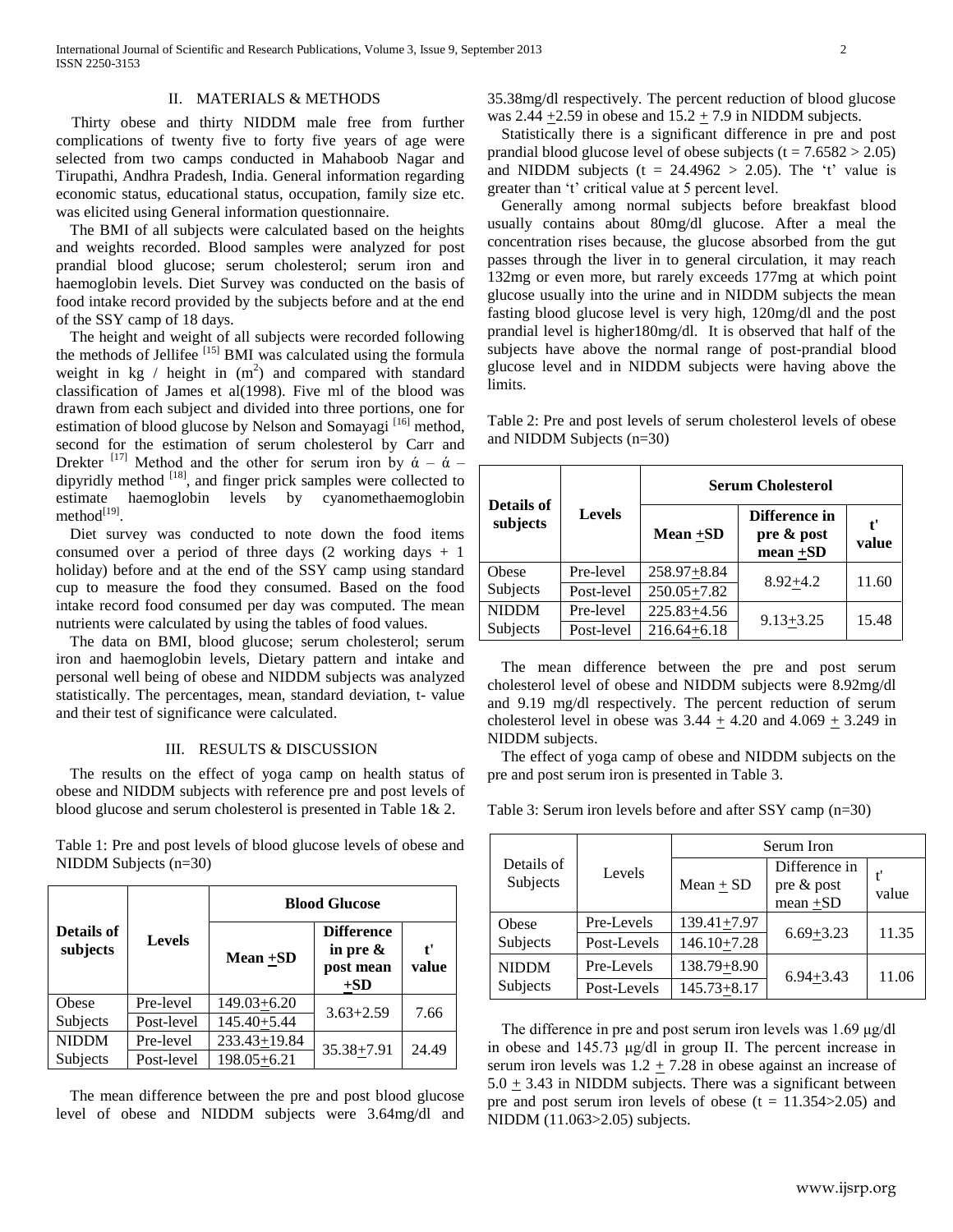International Journal of Scientific and Research Publications, Volume 3, Issue 9, September 2013 3 ISSN 2250-3153

The effect of yoga camp of obese and NIDDM subjects on the pre and post levels of dietary pattern are presented in Table 4.

Table 4: Blood Haemoglobin levels of male subjects before and after SSY camp (n=30)

|                               |               | <b>Blood Haemoglobin Levels</b> |                                            |             |
|-------------------------------|---------------|---------------------------------|--------------------------------------------|-------------|
| Details of<br><b>Subjects</b> | <b>Levels</b> | $Mean +$<br><b>SD</b>           | Difference in<br>pre & post<br>$mean + SD$ | t'<br>value |
| Obese                         | Pre-Levels    | $10.16 + 0.87$                  | $1.49 + 0.62$                              | 7.85        |
| Subjects                      | Post-Levels   | $11.66 + 0.89$                  |                                            |             |
| <b>NIDDM</b>                  | Pre-Levels    | $10.23 + 0.98$                  |                                            | 6.69        |
| Subjects                      | Post-Levels   | $10.99 + 0.97$                  | $0.77 + 0.61$                              |             |

The mean pre blood haemoglobin levels of obese and NIDDM subjects were 10.16g/dl and 10.23g/dl respectively. The post levels were 11.66g/dl and 10.99 g/dl respectively. Healthy normal adult man has about  $13 - 14g\%$  blood haemoglobin<sup>11</sup>. The difference between pre and post level among obese subjects was 1.49g/dl and percent increase in haemoglobin was  $14.71+0.87$  and the difference between pre and post levels of NIDDM subjects was 0.77g/dl and percent increase in haemoglobin was 7.55+0.61 among NIDDM subjects.

In diabetics as the concentration of glucose in blood rises, more of it gets attached to haemoglobin and the combined molecule chemically estimated as glycosylated haemoglobin. In normal population the glycosylated haemoglobin concentration varies from 4 to 7%, while in diabetics it ranges from 8 to 18% of the total haemoglobin depending on the blood sugar level.

The effect of yoga camp of obese and NIDDM subjects on the pre and post levels of dietary pattern are presented in Table 5.

| <b>Nutrients</b>  | Obese Subjects |         | <b>NIDDM</b> Subjects |         |
|-------------------|----------------|---------|-----------------------|---------|
|                   | <b>Before</b>  | During  | <b>Before</b>         | During  |
| Energy(Kcal)      | 1954.55        | 1667.51 | 1786.63               | 1576.84 |
| Carbohydrate(g)   | 264.79         | 211.82  | 247.76                | 193.89  |
| Protein $(g)$     | 59.89          | 57.95   | 53.45                 | 50.60   |
| Fat $(g)$         | 58.94          | 43.43   | 50.03                 | 53.38   |
| Fiber $(g)$       | 1.70           | 4.34    | 1.69                  | 3.52    |
| $\text{Iron}(mg)$ | 26.8           | 28.10   | 19.89                 | 25.20   |
| $B-$ Carotene(µg) | 1711.8         | 1940.38 | 1735.00               | 2002.2  |
| Vitamin C(mg)     | 26.49          | 35.58   | 28.30                 | 39.70   |

Table 5: Mean Nutrient intake of Subjects before and during SSY program (n=30)

14.71 percent reduction of calories was observed in obese and 11.74 in NIDDM subjects. Percent reduction in carbohydrate intake was 20 & 21.74; Protein  $(3.24 \& 5.33)$ ; Fat (26.31 & 29.28) dietary cholesterol (12.89 & 12.02) was observed in obese and NIDDM subjects respectively. Percent increase in intake of fiber (60.82  $& 51.89$ ) and Iron (31.83  $& 51.89$ ) 26.69) was observed in obese and NIDDM subjects respectively. The percent intake of carotene was 14.71 in obese and 13.4 in NIDDM subjects but these values are still lower than the standard recommended intake which may be due to lowered intake of diet.

## IV. SUMMARY

The SSY camp has a significant effect in decreasing the post -prandial blood glucose and serum cholesterol levels, intake of calories, carbohydrates, cholesterol, fat and significant increase in the intake of fiber, vitamin C, iron and B-carotene. The correlations obtained between the health parameters, hematological parameters and the energy and nutrient intakes are very obvious and significant.

# V. CONCLUSION

A conscious sustained effort practiced through attitudinal changes implemented on right food habits and choices, exercise, yoga and meditation may have a cumulative impact on the continued beneficial effect on health and over all wellbeing.

### ACKNOWLEDGMENT

The authors like to extend their heartfelt gratitude to the authorities, staff and subjects of the Siddha Samadhi Yoga Camps at Mahaboob Nagar and Tirupathi without whose cooperation this research work would not possible.

#### **REFERENCES**

- [1] **Gopalan C.,** Diet related chronic diseases in India changing trends *Bulletin of the Nutrition Foundation of* India,. 199617(3): 1-5
- [2] **Faisal Al-Mahroon, Khaldon Al-Rooni** Obesity among adult behavioural populationL Impact of physical activity and educational level. Annals of Saudi Medicine, 2001, 21(3-4): 183-187.
- [3] **Ford ES, Williamson DF, Liu S**. Weight change and diabetes incidence: findings from a national cohort of US adults. Am *Epidemiol.*1997;146:214-222.
- [4] **Resnick HE, Valsania P, Halter JB, Lin X**. Relation of weight gain and weight loss on subsequent diabetes risk in overweight adults. *J Epidemiol Community Health.*2000;54:596-602.
- [5] **Will JC, Williamson DF, Ford ES, Calle EE, Thun MJ**. Intentional weight loss and 13-year diabetes incidence in overweight adults. *Am.J Public Health.*2002;92:1245-1248.
- [6] **Whiting DR, Guariguata L, Weil C, Shaw J.** IDF Diabetes Atlas: Global estimates of the prevalence of diabetes for 2011 and 2030. *Diabetes Res Clin Pract* 2011;94:311-21
- [7] **[Anjana RM,](http://www.ncbi.nlm.nih.gov/pubmed?term=Anjana%20RM%5BAuthor%5D&cauthor=true&cauthor_uid=21959957) [Pradeepa R,](http://www.ncbi.nlm.nih.gov/pubmed?term=Pradeepa%20R%5BAuthor%5D&cauthor=true&cauthor_uid=21959957) [Deepa M,](http://www.ncbi.nlm.nih.gov/pubmed?term=Deepa%20M%5BAuthor%5D&cauthor=true&cauthor_uid=21959957) [Datta M,](http://www.ncbi.nlm.nih.gov/pubmed?term=Datta%20M%5BAuthor%5D&cauthor=true&cauthor_uid=21959957) [Sudha V,](http://www.ncbi.nlm.nih.gov/pubmed?term=Sudha%20V%5BAuthor%5D&cauthor=true&cauthor_uid=21959957) [Unnikrishnan](http://www.ncbi.nlm.nih.gov/pubmed?term=Unnikrishnan%20R%5BAuthor%5D&cauthor=true&cauthor_uid=21959957)  [R,](http://www.ncbi.nlm.nih.gov/pubmed?term=Unnikrishnan%20R%5BAuthor%5D&cauthor=true&cauthor_uid=21959957) [Bhansali A,](http://www.ncbi.nlm.nih.gov/pubmed?term=Bhansali%20A%5BAuthor%5D&cauthor=true&cauthor_uid=21959957) [Joshi SR,](http://www.ncbi.nlm.nih.gov/pubmed?term=Joshi%20SR%5BAuthor%5D&cauthor=true&cauthor_uid=21959957) [Joshi PP,](http://www.ncbi.nlm.nih.gov/pubmed?term=Joshi%20PP%5BAuthor%5D&cauthor=true&cauthor_uid=21959957) [Yajnik CS,](http://www.ncbi.nlm.nih.gov/pubmed?term=Yajnik%20CS%5BAuthor%5D&cauthor=true&cauthor_uid=21959957) [Dhandhania VK,](http://www.ncbi.nlm.nih.gov/pubmed?term=Dhandhania%20VK%5BAuthor%5D&cauthor=true&cauthor_uid=21959957) [Nath](http://www.ncbi.nlm.nih.gov/pubmed?term=Nath%20LM%5BAuthor%5D&cauthor=true&cauthor_uid=21959957)  [LM,](http://www.ncbi.nlm.nih.gov/pubmed?term=Nath%20LM%5BAuthor%5D&cauthor=true&cauthor_uid=21959957) [Das AK,](http://www.ncbi.nlm.nih.gov/pubmed?term=Das%20AK%5BAuthor%5D&cauthor=true&cauthor_uid=21959957) [Rao PV,](http://www.ncbi.nlm.nih.gov/pubmed?term=Rao%20PV%5BAuthor%5D&cauthor=true&cauthor_uid=21959957) [Madhu SV,](http://www.ncbi.nlm.nih.gov/pubmed?term=Madhu%20SV%5BAuthor%5D&cauthor=true&cauthor_uid=21959957) [Shukla DK,](http://www.ncbi.nlm.nih.gov/pubmed?term=Shukla%20DK%5BAuthor%5D&cauthor=true&cauthor_uid=21959957) [Kaur T,](http://www.ncbi.nlm.nih.gov/pubmed?term=Kaur%20T%5BAuthor%5D&cauthor=true&cauthor_uid=21959957) [Priya M,](http://www.ncbi.nlm.nih.gov/pubmed?term=Priya%20M%5BAuthor%5D&cauthor=true&cauthor_uid=21959957) [Nirmal E,](http://www.ncbi.nlm.nih.gov/pubmed?term=Nirmal%20E%5BAuthor%5D&cauthor=true&cauthor_uid=21959957) [Parvathi SJ,](http://www.ncbi.nlm.nih.gov/pubmed?term=Parvathi%20SJ%5BAuthor%5D&cauthor=true&cauthor_uid=21959957) [Subhashini S,](http://www.ncbi.nlm.nih.gov/pubmed?term=Subhashini%20S%5BAuthor%5D&cauthor=true&cauthor_uid=21959957) [Subashini R,](http://www.ncbi.nlm.nih.gov/pubmed?term=Subashini%20R%5BAuthor%5D&cauthor=true&cauthor_uid=21959957) [Ali MK,](http://www.ncbi.nlm.nih.gov/pubmed?term=Ali%20MK%5BAuthor%5D&cauthor=true&cauthor_uid=21959957) [Mohan V;](http://www.ncbi.nlm.nih.gov/pubmed?term=Mohan%20V%5BAuthor%5D&cauthor=true&cauthor_uid=21959957) [ICMR–INDIAB Collaborative Study Group](http://www.ncbi.nlm.nih.gov/pubmed?term=ICMR%E2%80%93INDIAB%20Collaborative%20Study%20Group%5BCorporate%20Author%5D)**. Prevalence of diabetes and prediabetes (impaired fasting glucose and/or impaired glucose tolerance) in urban and rural India: phase I results of the Indian Council of Medical Research-INdia DIABetes (ICMR-INDIAB) study**.** *Diabetologia* 2011 Dec;54(12):3022-7
- [8] [http://www.diabetes.co.uk/global-diabetes/diabetes-in-india.html.](http://www.diabetes.co.uk/global-diabetes/diabetes-in-india.html)
- [9] **Kyeongra Yang** A Review of Yoga Program for four leading risk factors of chronic disease. *Evidence-Based Complementary & Alternative Medicine*. Vol 4 (2007), 4:487-491.
- [10] **Udupa, KN Singh, RH Singh MB (1978)** Physiological studies on the effort of a Yogic relaxation posture Savasana *J. Res. Ind. Med. Yoga & Homoeo* 13/1:147
- [11] **Suresh CJ, Alla U, Bharathnagar SOD, Talukdar B.** A study of responsive pattern of Non Insulin Dependent Diabetes Mellitus to Yoga therapy. *Diabetes Research & Clinical Practice* Vol 19 (1993), 1:69-74/
- [12] **Udupa, KN Singh, RH Singh MB and Shettiwar, RM (1995)** A comparative study on the effect of some individual yogic practices. *Ind. Jour. Med. Res*. 63:1060.